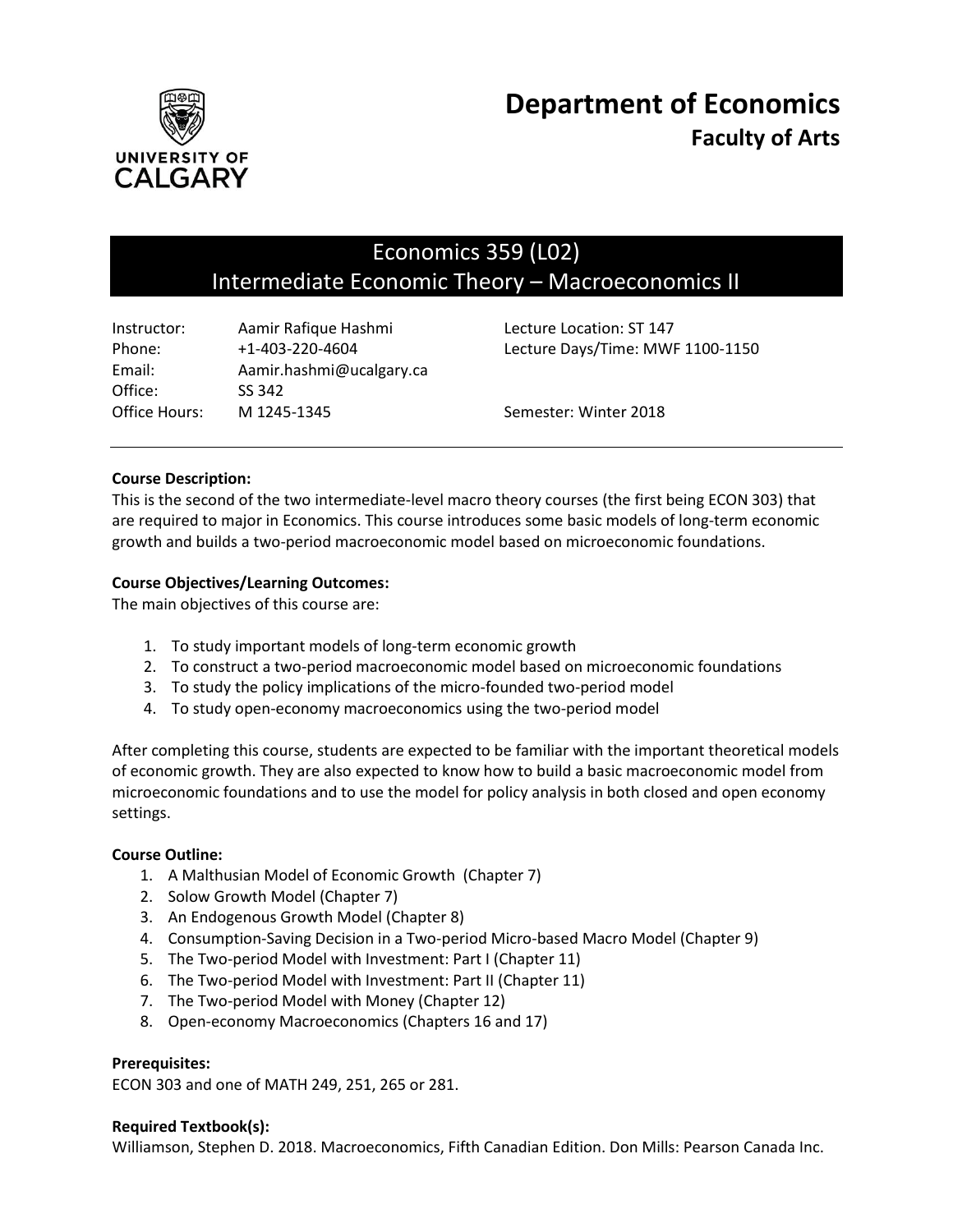#### **Books on Reserve:**

Williamson, Stephen D. 2018. Macroeconomics, Fifth Canadian Edition. Don Mills: Pearson Canada Inc.

#### **Desire2Learn:**

This course will make use of the Desire2Learn (D2L) platform. Students who are registered in the course can log on a[t http://d2l.ucalgary.ca](http://d2l.ucalgary.ca/) through their student centre. Please note that D2L features a class e-mail list that may be used to distribute course-related information. These e-mails go to your University of Calgary e-mail addresses only.

# **Grade Determination and Final Examination Details:**

| Midterm exam:              | 30%  |
|----------------------------|------|
| Final examination:         | 50%  |
| Problem sets (one for each |      |
| topic):                    | 20%  |
|                            | 100% |

#### *Grading Scale*

| A+   | $95 - 100$ | B  | $73 - 76$ | $C-$ | $60 - 62$ |
|------|------------|----|-----------|------|-----------|
| А    | $85 - 94$  | B- | $70 - 72$ | D+   | $56 - 59$ |
| А-   | $80 - 84$  | C+ | $67 - 69$ |      | $50 - 55$ |
| $B+$ | $77 - 79$  |    | $63 - 66$ |      | $0 - 49$  |

Students must receive a passing grade on the final exam to pass the course.

As per the Writing Across the Curriculum Statement in the Calendar, writing and grading thereof will be a factor in the evaluation of student work.

Any student work which remains undistributed after the last day of classes will be available to students through the instructor's office during his office hours.

The final examination will be comprehensive, scheduled by the Registrar, held in a classroom, and last 2 hours. If a student cannot write their final exam on the date assigned by the Registrar's Office, they need to apply for a deferred exam [www.ucalgary.ca/registrar/exams/deferred\\_final.](http://www.ucalgary.ca/registrar/exams/deferred_final) Under no circumstance will this be accommodated by the Department.

Tests and exams will not involve multiple-choice questions. Non-programmable calculators WILL be allowed during the writing of tests or final examinations.

The midterm exam will be given during the class time on **February 26 th 2017 (Monday)**.

#### **Tutorials:**

Students are expected to attend a weekly tutorial section. During the tutorial section the TA will discuss pre-assigned questions/material relevant to the course.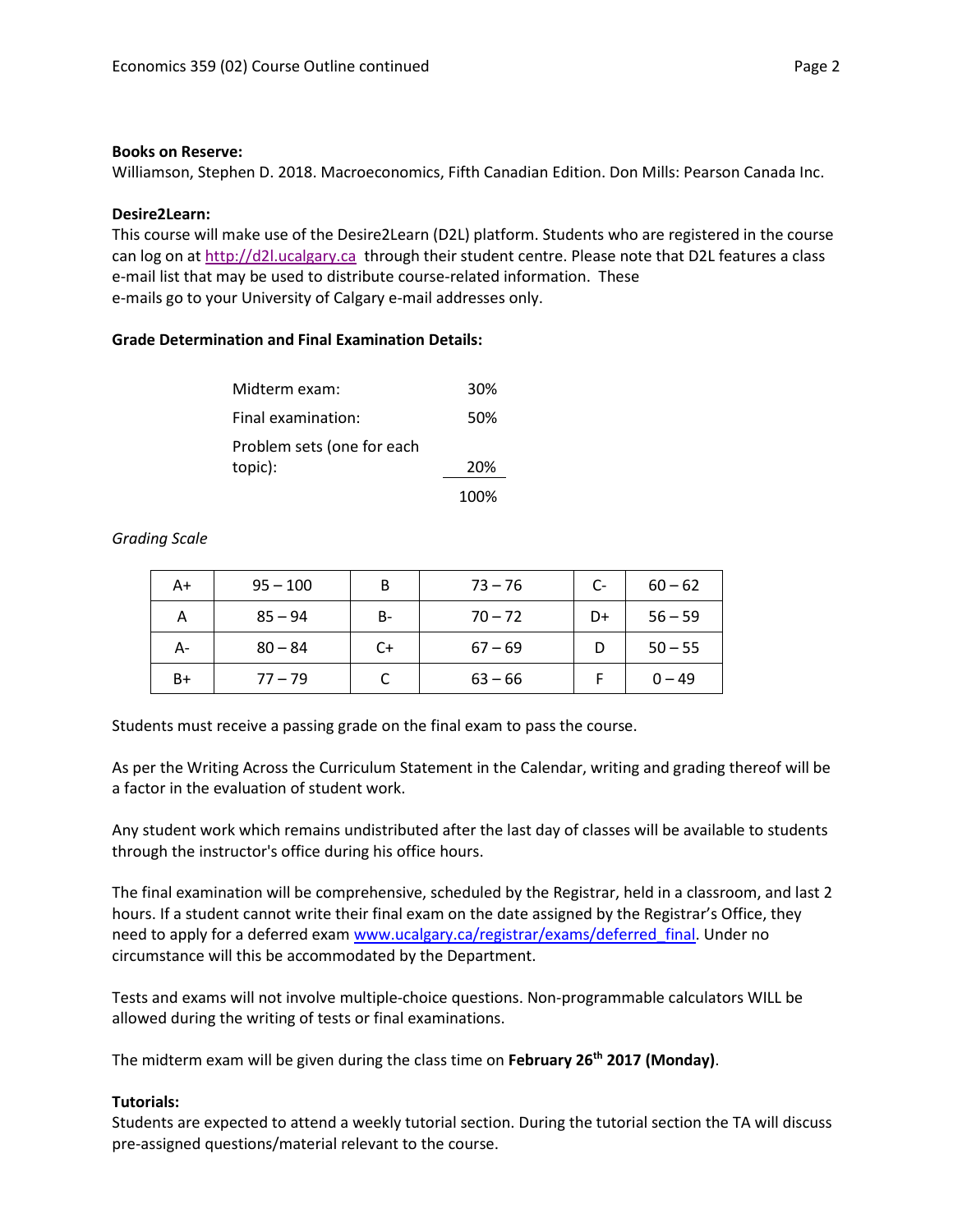THERE WILL BE NO MAKEUP OR DEFERRED QUIZZES/TESTS/EXAMS under any circumstances, nor may the quizzes/tests/exams be written early. Students unable to write the quizzes/tests/exams because of documented illness, family emergency, religious observance, or university-sanctioned event will have the weight shifted to the final examination; otherwise a grade of zero will be assigned.

# **Reappraisal of Grades and Intellectual Honesty:**

*For reappraisal of graded term work, see Calendar I.2* <http://www.ucalgary.ca/pubs/calendar/current/i-2.html>

*For reappraisal of final grade, see Calendar I.3* <http://www.ucalgary.ca/pubs/calendar/current/i-3.html>

*Statement of Intellectual Dishonesty, see Calendar K.4* <http://www.ucalgary.ca/pubs/calendar/current/k-4.html>

*Plagiarism and Other Academic Misconduct, , see Calendar K.5* <http://www.ucalgary.ca/pubs/calendar/current/k-5.html>

# **Academic Accommodations:**

The student accommodation policy can be found at: [ucalgary.ca/access/accommodations/policy.](http://www.ucalgary.ca/access/accommodations/policy)

Students needing an accommodation because of a disability or medical condition should communicate this need to Student Accessibility Services in accordance with the Procedure for Accommodations for Students with Disabilities [ucalgary.ca/policies/files/policies/student-accommodation-policy.](http://www.ucalgary.ca/policies/files/policies/student-accommodation-policy.pdf)

Students needing an Accommodation based on a Protected Ground other than disability should communicate this need, preferably in writing, to the course instructor.

#### **Important Dates:**

Please check:<http://www.ucalgary.ca/pubs/calendar/current/academic-schedule.html>

# **Student Organizations:**

Faculty of Arts Students' Association (F.A.S.A.): Economics Department Representative Office: SS 803, E-mail: [econrep@fasaucalgary.ca](mailto:econrep@fasaucalgary.ca) and Web[: www.fasaucalgary.ca.](http://www.fasaucalgary.ca/)

Society of Undergraduates in Economics: [https://www.ucalgarysue.com/.](https://www.ucalgarysue.com/)

Society of Undergraduates in Economics is a student run organization whose main purpose is to assist undergraduate economics students to succeed both academically and socially at the University of Calgary. Services include access to the exam bank, career events such as Industry Night and information sessions, mentorship programs, and social events for members. They invite you to join by contacting SUE at societyofundergradsineconomics@gmail.com.

#### **Faculty of Arts Program Advising and Student Information Resources:**

 Have a question, but not sure where to start? The Arts Students' Centre is your information resource for everything in Arts! Drop in at SS102, call them at 403-220-3580 or email them at [artsads@ucalgary.ca.](mailto:artsads@ucalgary.ca) You can also visit the Faculty of Arts website at <http://arts.ucalgary.ca/undergraduate> which has detailed information on common academic concerns, including program planning and advice.